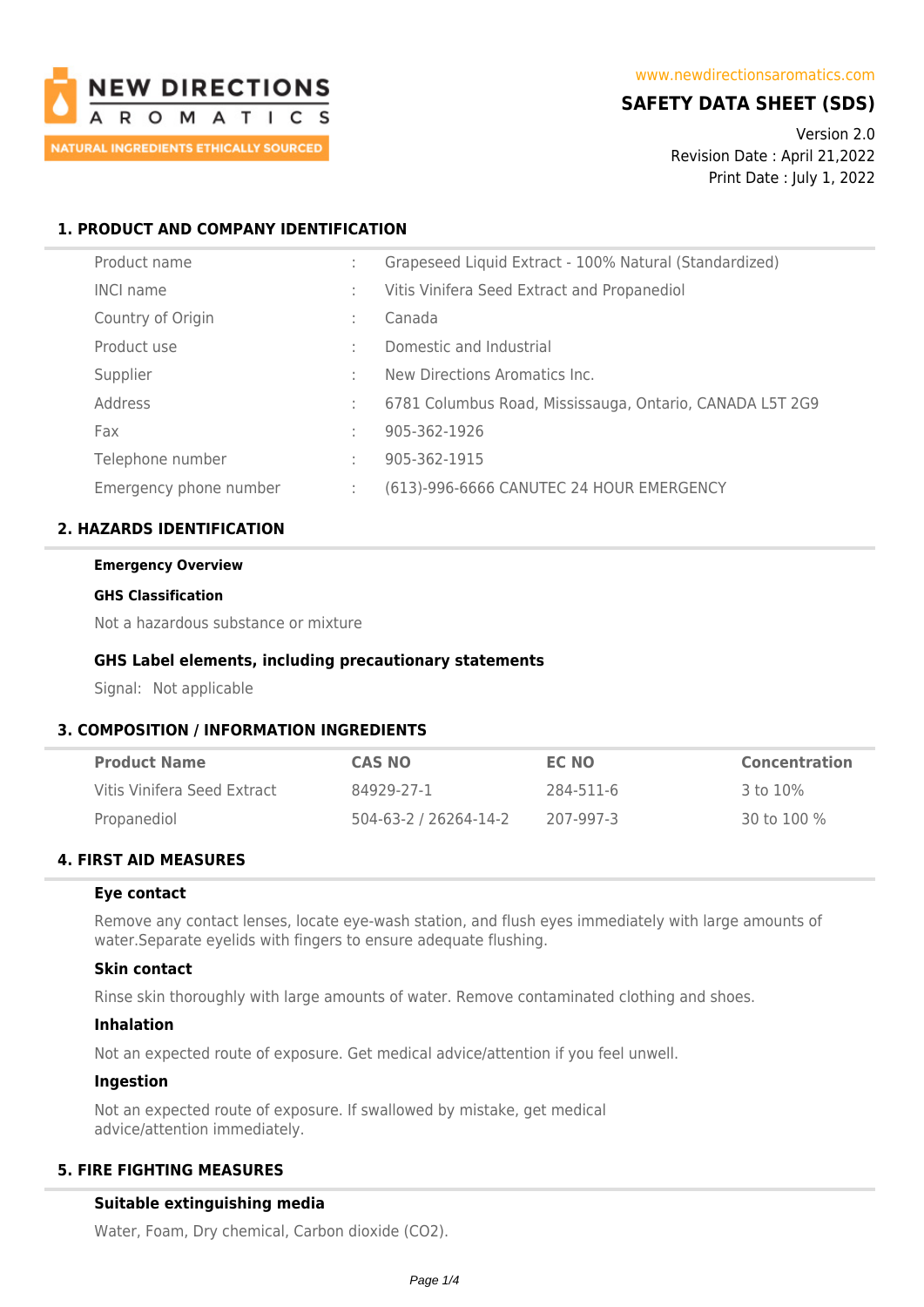## **Special protective equipment and precautions for fire-fighters**

As in any fire, wear self-contained breathing apparatus pressure-demand, MSHA/NIOSH (approved or equivalent) and full protective gear. Cool containers with flooding quantities of water until well after fire is out. Evacuate personnel to safe areas.

## **Special hazards arising from the substance or its combustible products**

Thermal decomposition can lead to release of irritating and toxic gases and vapors, such as carbon monoxide, carbon dioxide.

## **Resulting gases**

Carbon oxides.

# **6. ACCIDENTAL RELEASE MEASURES**

### **Personal precautions, protective equipment and emergency procedures.**

Evacuate personnel to safe areas. Remove all sources of ignition. Ensure adequate ventilation, especially in confined areas. Avoid contact with skin, eyes or clothing. Do not eat, drink or smoke when using this product. Wash thoroughly after handling.

#### **Environmental precautions**

Do not flush into surface water or sanitary sewer system.

#### **Methods and materials for containment and cleaning up**

Contain spilled material. Soak up with non-combustible absorbent material, (e.g. sand, earth, diatomaceous earth, vermiculite) and transfer to a container for disposal according to local / national regulations.

## **7. HANDLING AND STORAGE**

### **Precautions for safe handling**

Handle in accordance with good industrial hygiene and safety practice. Ensure adequate ventilation, especially in confined areas. Keep away from heat, sparks, flame and other sources of ignition. Avoid contact with eyes. Do not eat, drink or smoke when using this product. Wash thoroughly after handling.

## **Conditions for safe storage, including any incompatibilities**

Keep containers tightly closed in a dry, cool and well-ventilated place. Keep away from heat, sparks, flame and other sources of ignition. Store in accordance with local regulations.

## **8. EXPOSURE CONTROLS AND PERSONAL PROTECTION**

#### **Exposure controls**

Ensure adequate ventilation, especially in confined areas.

## **Eyes**

Wear safety glasses with side shields.

## **Skin**

When there is potential skin contact, have available and wear as appropriate impervious gloves, apron, pants, jacket.

## **Respiratory**

If exposure limits are exceeded or irritation is experienced, NIOSH/MSHA approved respiratory protection should be worn. Positive-pressure supplied air respirators may be required for high airborne contaminant concentrations. Respiratory protection must be provided in accordance with current local regulations.

#### **Exposure limit values**

No exposure limits established.

## **9. PHYSICAL AND CHEMICAL PROPERTIES**

| Appearance | Dark Red to Dark Brown Liquid |
|------------|-------------------------------|
| Odor       | : Characteristic Odor         |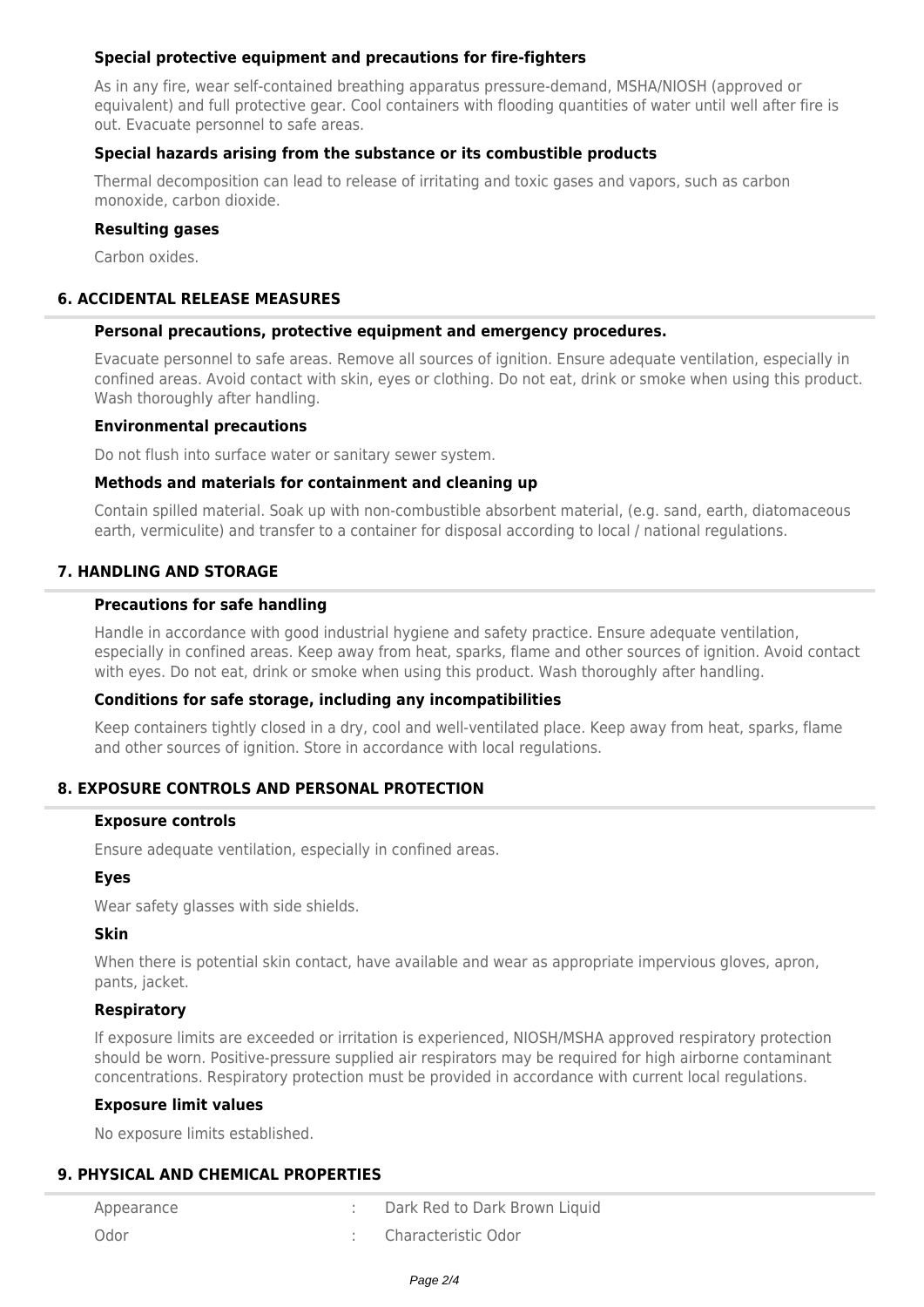| Solubility (ies) | Soluble in water       |
|------------------|------------------------|
| Refractive index | 1.435 to 1.460 @ 20 °C |

## **10. STABILITY AND REACTIVITY**

## **Reactivity**

No known effects under normal use conditions.

## **Chemical stability**

Stable under normal conditions.

## **Possibility of hazardous reactions**

None under normal processing.

#### **Conditions to avoid**

Heat, flames and sparks. Incompatible materials.

## **Incompatible materials**

Strong oxidizing agent.

#### **Hazardous decomposition products**

None under normal use conditions.

## **11. TOXICOLOGICAL INFORMATION**

#### **Inhalation**

No known effects.

#### **Skin contact**

Non-irritating to the skin.

### **Eye contact**

No eye irritation.

#### **Ingestion**

No known effects.

## **12. ECOLOGICAL INFORMATION**

## **Ecotoxicity**

No data available.

#### **Persistence and degradability**

No information available.

### **Bio - accumulative potential**

No information available.

#### **Mobility in soil**

No information available.

#### **Other adverse effects**

No information available.

## **13. DISPOSAL CONSIDERATION**

Treatment, storage, transportation, and disposal must be in accordance with applicable federal, state/provincial, and local regulations.

## **14. TRANSPORT INFORMATION**

## **US DOT Shipping Description (Land)**